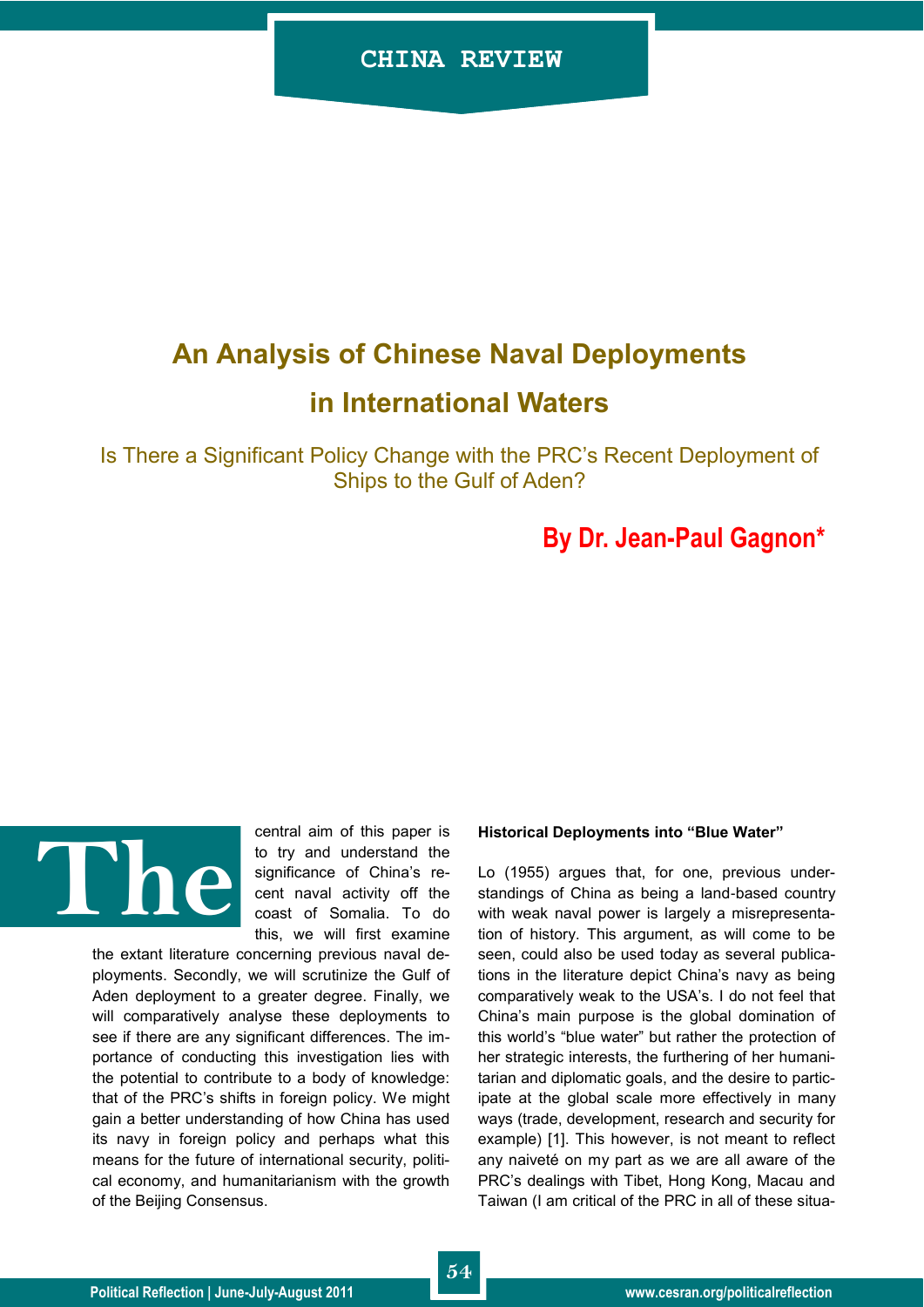tions) as well as her imperialist and often hawkish history. What is meant to be said is that perhaps any fear-mongering in the literature (a Europe or USA versus China approach, see Kristof, 1993, for an older example) is misplaced and parochial, but that is an argument for a separate forum.

Our focus here is to try and explore China"s previous naval deployments so as to gain a sense of this country"s foreign policy themes when it comes to the navy. To get back on track with Lo (1955), he argued that "China was a naval power during the late Sung, Yüan and early Ming periods" which went beyond "coastal wars [designed] to carry out invasions of Korea and Indo-China…" (Lo, 1955: 489). We see that, at least during the Southern Sung period (early  $12<sup>th</sup>$  century) the Sungs had a navy capable of patrolling and protecting her territory between the Han and Yangtze rivers. This navy apparently held support from the population it protected and drew extensively not from land-men, but sea-farers from a sea-going merchant class. But this was a considerable amount of time ago and

probably does not reflect modern events very well.

Should we skip ahead to 1909, we see that the "decrepit imperial Chinese government announced… the impending departure for Europe and the United States of a naval commission" (Braisted, 1968: 51). This apparently led to eco-

nomic contracts between the USA and China concerning the sale from the former and delivery of naval materiel to the latter. "The most significant consequence of Liang's mission was an undertaking by Peking to purchase warships in the United States valued at \$15,000,000 and to request the services of American naval officers in a model squadron" (Braisted, 1968: 53). The turbulence of the 1911-1912 revolution in China did affect relations between the USA"s sanctioned companies, like Bethlehem Steel, selling goods but did not apparently shift the reason the former or succeeded Peking governments wanted a navy: it was to try and strengthen the sovereignty of China most likely against the USA, rapidly industrialising Japan, Korea, Russian growth in the "East," and European powers encroaching in Indo-China [2]. It would, of course, do little if nothing to fight dissent within China.

This type of regional focus was apparently still being conveyed in the 1980s as can be seen in this quote:

*The author [Howarth, 2006] notes that the Commander-in-Chief of the PLA Navy from 1982 until 1988, Liu Huaqing played a very important role in naval modernization. In the 1980s, when setting up the blueprints for PLA Navy"s modernization, Liu determined that PLA Navy should aim to be capable of controlling the "first chain of islands" by the year 2000, the first phase of the strategy for PLA Navy"s development, and the "second chain of islands" by 2020. The third phase of Liu"s maritime strategy was to create a blue-water navy capable of exercising a global influence [not domination] by 2050. (Lijun, 2006)*

But as can now be seen with PLAN's (People's Liberation Army Navy) activities in the Indian Ocean, Huaqing"s aims are perhaps ahead of schedule. It seems that analysts outside of China also may have underestimated the PRC"s capacity for rapid

> naval development. Rae (1993) for example stated

*The doctrinal underpinnings of China's naval modernisation programme are lowlevel warfare, the development of rapid deployment forces, and the pursuit of a blue water navy status. The objective underpinning this emphasis is the protection* 

*of China's claims to sovereignty over disputed maritime areas. (Rae, 1993:53)*

Although much of this can be said to have happened, we see that the PLAN is now operating strategically in blue water for purposes that might be said to be beyond concerns over sovereignty. These two quotes might give us an indication of what some of the purposes and intents of the PLAN are. They also give us an indication of how China used and wished to use its navy: for strategic local defence and eventually blue water operability. But this, it appears, has changed. We see for example that China"s need for natural resources, especially rare metals, is growing and that its economy is increasingly dependent on these resources. Perhaps this provided the incentive for PLAN"s deployment to the Gulf of Aden. The PRC needed its sea lanes protected from pirating. It needed to show other African states its commitment to their security, and

**"The most significant consequence of Liang"s mission was an undertaking by Peking to purchase warships in the United States valued at \$15,000,000 and to request the services of American naval officers in a** 

**model squadron"**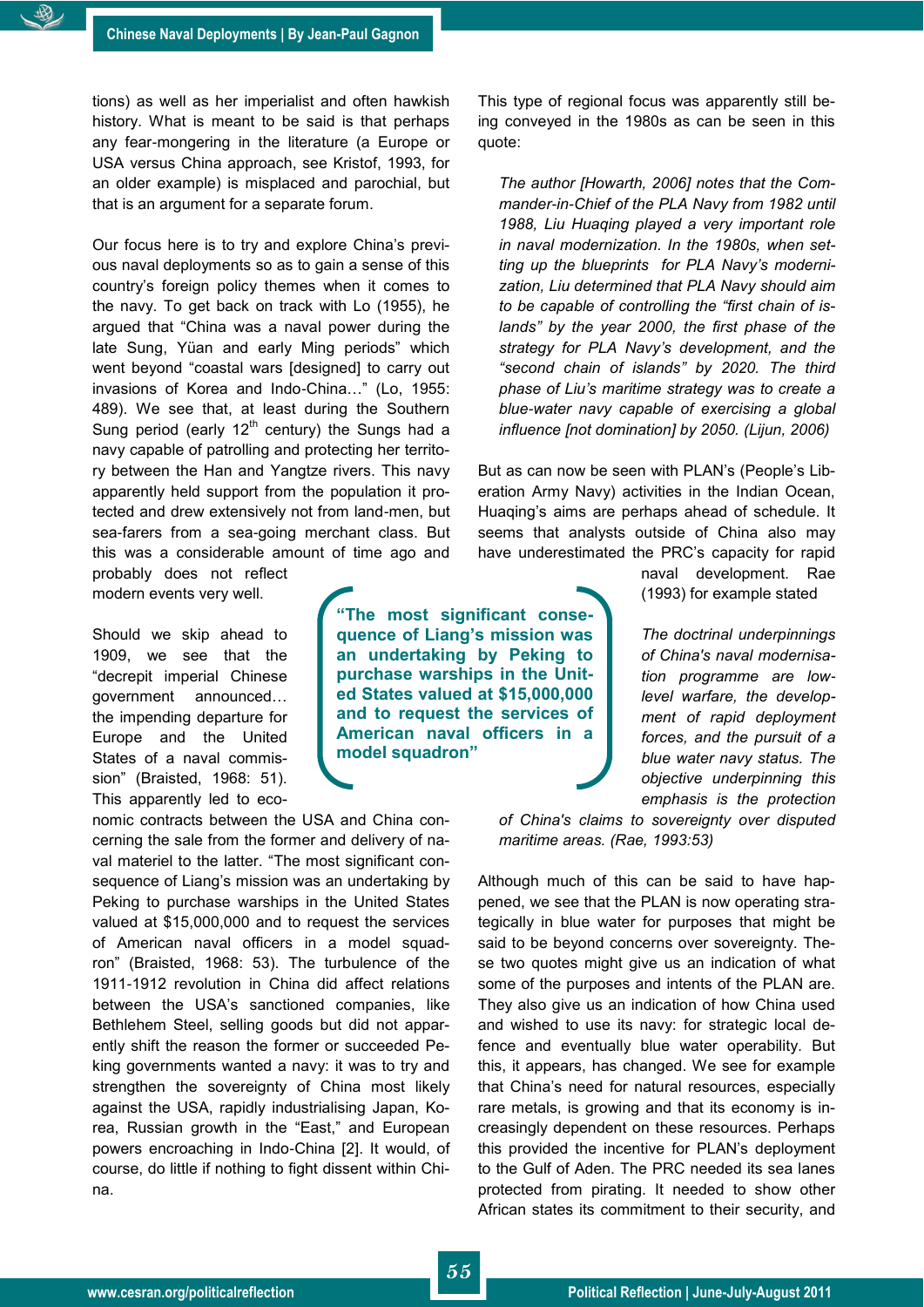

To finish and bring us up to date on possible reasons for PLAN"s modernisation and current actions, O"Rourke (2009) is central. O"Rourke argued that as of 2009 deliberations concerning the USA's need to counter the growth of PLAN were very much underway. This report indicates that PLAN is perhaps not seeking to develop a fleet the size of the USA's, but rather develop a strategic, small and technologically cutting-edge fleet which could do immense damage to US ships: including perhaps the greatest fear, bringing down an aircraft carrier. This O"Rourke says, would be a "national catastrophe" (O"Rourke, 2009: 20) and is perhaps one reason why PLAN may not be developing in what might be called the "traditional" sense. Why build massively expensive ships which would risk the loss of large numbers of life and perhaps be contrary to the strategy of the "Beijing Consensus"?

### **The Gulf of Aden Deployment**

It appears that this deployment of ships to the coast of Somalia and along the trade routes of goods through other high risk pirating areas is an unprecedented move. Going beyond much of the literature focusing on the security threats of the PLAN"s growth, Guoxing (1998) argues that China"s policy in the South China Sea (and perhaps now elsewhere) is not simply its desire to defend its sovereign territories and interests. It is also the development of a navy that "has sought to adopt a conciliatory and flexible attitude, which includes "shelving the disputes and working for joint development', and the peaceful settlement of these disputes…" (Guoxing, 1998: 101). Some might ask how the PLAN could contribute to development, and I think the answer lies specifically with the geopolitics of the Indian and Pacific Oceans.

Should we take Figures 1 and 2 into consideration, and the circled regions within them (commonly known high risk pirate zones) [3] we can see that much of China"s trade necessarily traverses some risky waters. Whether boats are transporting goods from east Africa, western Latin America, or Australia, there are Somali, Burmese, and Samoan/ Tongan/Papua New Guinean pirates to contend with. We should also consider that other countries dependent on sea trade face the same difficulty which is an area the PLAN could assist in: simply keeping pirates at bay by policing trade routes could have positive impacts on economic development. This could significantly improve the development of countries trading through their ports and might be a big factor for PLAN"s deployment off the coast of Somalia and in the Arabian Gulf.

Illustrating this potential new change of policy are two quotes. The first concerns China"s UNSC (United Nations Security Council) vote supporting naval deployment off the coast of Somalia. The second is probably the most important as it shows that there are growing calls (thought to be unprecedented) within the PRC for offshore support for their navy.

1) The United Nations Security Council has unanimously voted to allow countries to send warships into Somalia's territorial waters to tackle pirates...China, Vietnam and Libya



#### **Pirating Zones in the Indian Ocean One Pirating Zone in the Pacific**

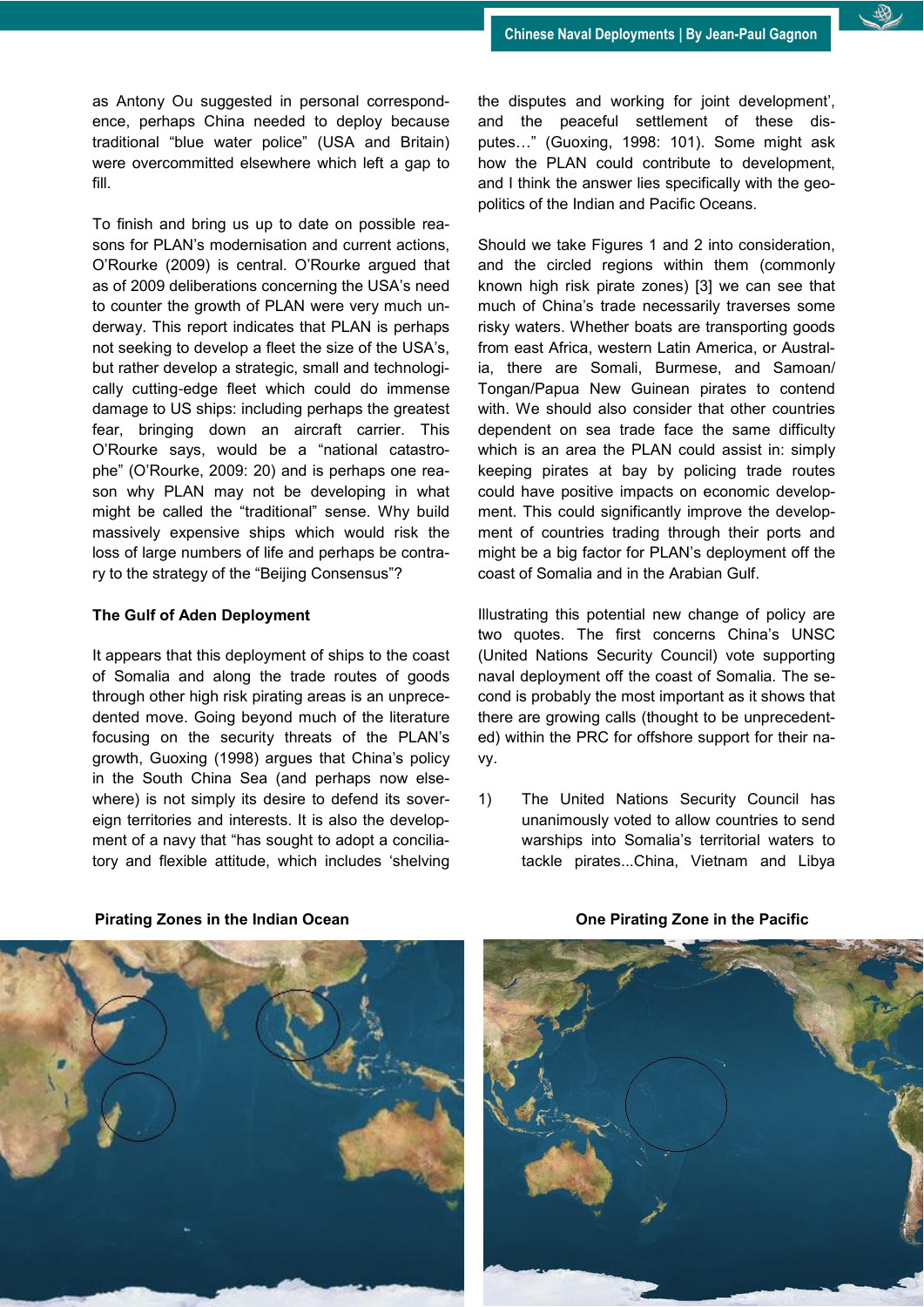said they voted for the measure because it only applies to Somalia, and does not affect the sovereignty of other countries (Africa Research Bulletin, 2008: 17583)

2) Due to self-imposed policy, the People's Republic of China (PRC) does not base military forces in foreign countries, and PRC officials have used this as evidence of China's peaceful development. However, China's growing global economic and political interests are causing Beijing to take a more nuanced approach to its policies regarding the deployment and employment of military force. Specifically, the ongoing deployment of People's Liberation Army Navy (PLAN) warships to the Gulf of Aden, now in the sixth rotation of combatants, to guard international shipping against pirates operating from the Horn of Africa has highlighted the need for shorebased logistics support for PLAN forces operating in the Indian Ocean. Over the past year, public statements by Chinese academics and government officials have indicated that there is a debate going on in China over the need to establish some sort of overseas infrastructure to support deployed naval forces. Rear Admiral Yin Zhou (Retired), chairman of the Chinese Navy Informatization Experts Advisory Committee, opined during an interview on China National Radio in December 2009 that China requires a "stable and permanent supply and repair base." (Kostecka, 2011: 59)

### **Conclusion**

As can be seen, China's navy or the People's Liberation Army Navy (PLAN) is apparently in a phase of expansion. McVadon (2006) argues that the PRC is both trying to have a more sophisticated navy to act as a deterrent (a US technique during the Cold War) and to apparently deter Taiwan's movement toward independence which the PRC considers to be a threat to Chinese sovereignty [4].

*While the capability to thwart Taiwan"s aspirations of independence remained central, he revised the definition of the navy"s "offshore defence" strategy to encompass not only coastaldefence missions, but also what could be termed as "sea-denial" missions far into the ocean. Since then, Chinese naval strategists have articulated a broad range of objectives: to provide greater defensive depth for China"s coastal cities; to pro-* *tect its maritime rights and interests; and to defend its sea lanes, particularly those across the Indian Ocean which provide a crucial gateway for energy imports and commercial exports. Together, these strategic themes have been translated into new doctrines to conduct either singleservice operations, like anti-ship or sea-traffic defence, or joint deployments, such as antisurface operations. These were encapsulated in the New Generation Operations Regulations in 1999. (Nicoll and Delaney, 2008: 1)*

Erickson (2008) also argues that the growth and maturation of the PLAN largely concerns the protection of its sea-going trade routes: especially in the Indian Ocean which was seen to be a widely held opinion in the literature (see Kaplan, 2009, [5] for one example or the quote above for another). We also covered the argument that the PLAN might currently be, or could eventually be, a useful tool for development and humanitarian aid à la Beijing Consensus. Most importantly, we saw in a rather brief discussion, that this deployment of the PLAN to the Gulf of Aden is perhaps the most significant move in the history of Chinese naval activities (or what I have come to call "Ou's Hypothesis").

Traditionally, the navy was probably concerned solely with the strategic interests of its coastal waters, of defending its sovereign territory, of keeping its imperialistic options open with concern to indochina, Korea, Japan and eventually the Indian Ocean. This was not only a matter of security, but also of trade. However, perhaps due to the speeding of globalization and the recent sustained high growth of the Chinese economy, the PLAN is operating far from its territorial waters. It is perhaps doing so not only for security and trade, but also for humanitarian and diplomatic reasons. We also see, perhaps for the first time publicly, the intention to have support for its navy in international waters outside of Chinese territory which is something that might eventually come to compromise the sovereignty or security of countries near these bases.

To end, it appears that "Ou"s Hypothesis" has proven correct and that we are entering a new phase of the PLAN. I feel that China does not have an intention to follow the militarization path of the USA which is increasingly proving highly unpopular and the PLAN might be said to be trying to help humanity through its own methods of development. But there is, as perhaps always, the dark side of the coin that we must consider. Will this new PLAN seek to defend the PRC"s unethical dimensions of